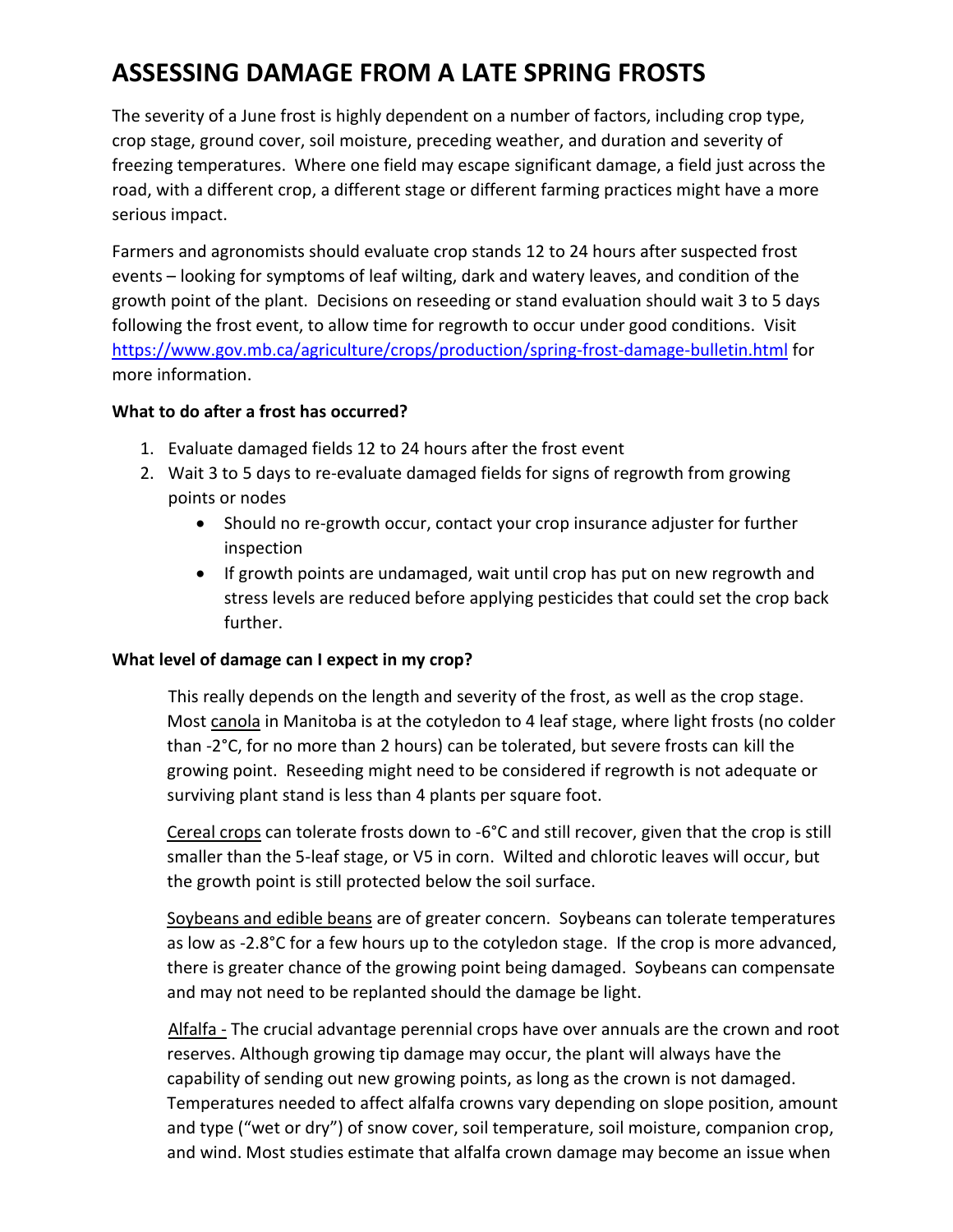air temperatures reach -5C for more than 4 hours. Stand assessment should take place 3 to 5 days after the frost. See [Assessing the Frost and Flood Damage in Your Alfalfa](https://www.gov.mb.ca/agriculture/crops/crop-management/forages/assessing-the-frost-and-flood-damage-in-your-alfalfa.html) webpage on Manitoba Agriculture website.

### **What areas of the province were affected?**

Areas in the northern Interlake, around Narcisse, Fisherton, and Poplarfield had the coolest temperatures and greatest duration of frost, and would be most severely affected. Beausejour and Marchand in the Eastern region had a light frost as well.